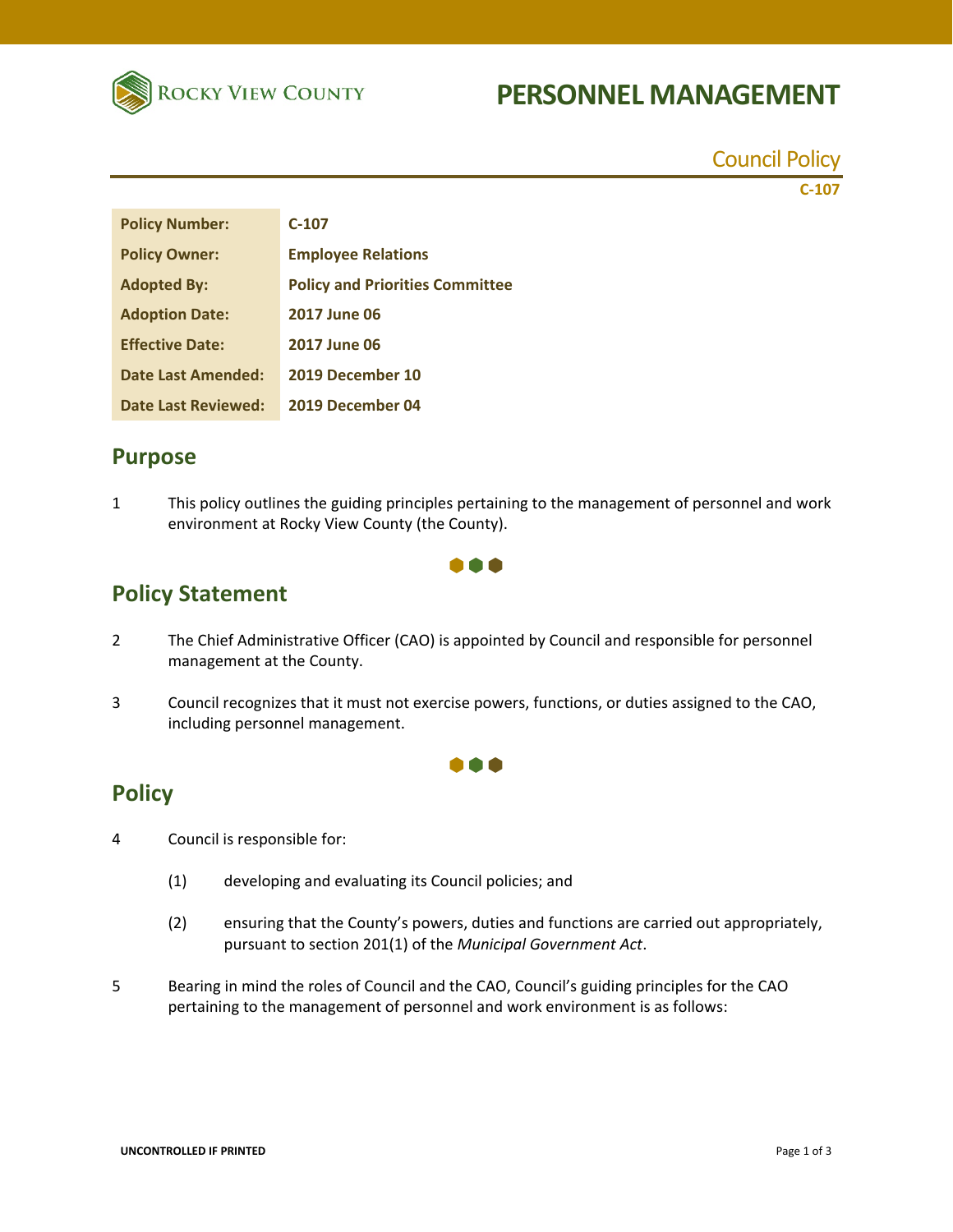

# **PERSONNEL MANAGEMENT**

Council Policy

## **C‐107**

- (1) The CAO:
	- (a) provides equitable compensation and benefits that are comparable to similar municipalities, government and non‐profit organizations;
	- (b) establishes clear expectations and working conditions for personnel, including the handling of grievances;
	- (c) creates a diverse and inclusive workplace;
	- (d) enables personnel recognition and appreciation; and
	- (e) creates a respectful, safe and organized working environment for personnel.

#### $\bullet \bullet \bullet$

## **References**

| Other                                 | N/A                                                                                           |
|---------------------------------------|-----------------------------------------------------------------------------------------------|
| <b>Related Procedures</b>             | N/A                                                                                           |
| Related Plans, Bylaws, Policies, etc. | Rocky View County Bylaw C-7350-2014, Chief Administrative<br>$\bullet$<br>Officer (CAO) Bylaw |
| <b>Legal Authorities</b>              | Municipal Government Act, RSA 2000, c M-26<br>$\bullet$                                       |

## **Policy History**

Amendment Date(s) – Amendment **Description** Review Date(s) – Review Outcome Description

- 2019 December 10 Council amended to clarify CAO roles and responsibilities
- 2019 December 04 Minor changes recommended to align with current County practices

#### . . .

#### **Definitions**

- 6 In this policy:
	- (1) "CAO" means Chief Administrative Officer;